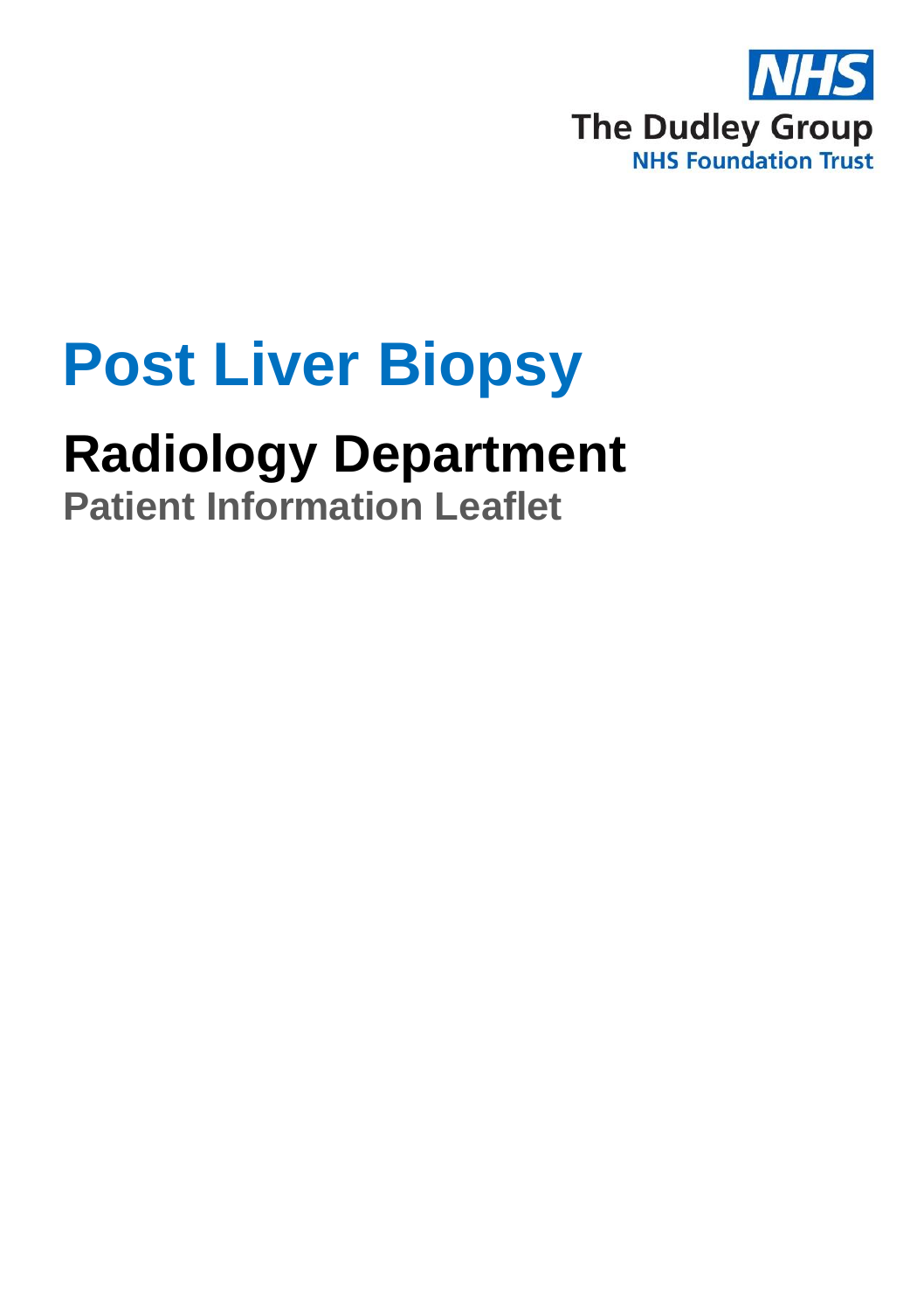### **Following your liver biopsy**

- You should rest for 24 48 hours following your biopsy.
- Have someone stay with you overnight.
- You may eat and drink as normal.
- You may experience discomfort at the site the biopsy was taken, and sometimes in your right shoulder for a day or two following the procedure – this is a common side effect. Take your usual pain relief, as prescribed, and seek medical advice should pain persist or become severe.
- Continue with your normal medication as prescribed (except for anti-coagulants, which should be restarted the following day – unless otherwise stated by the radiologist).
- Keep a check on the biopsy site, looking for any signs of bleeding or infection (bruising, redness and swelling).
- Observe for symptoms such as feeling dizzy/faint, feverish or generally unwell.
- Keep the wound clean and dry for 24 hours and remove the dressing the following day.

#### **Please contact the Interventional Radiology Department on 01384 456111 (ext. 1254) Monday to Friday, 9am to 5pm, if you need advice.**

If you feel you need urgent medical attention, or are worried about anything following the procedure outside of our normal opening hours, please attend your nearest walk in centre or A&E department.